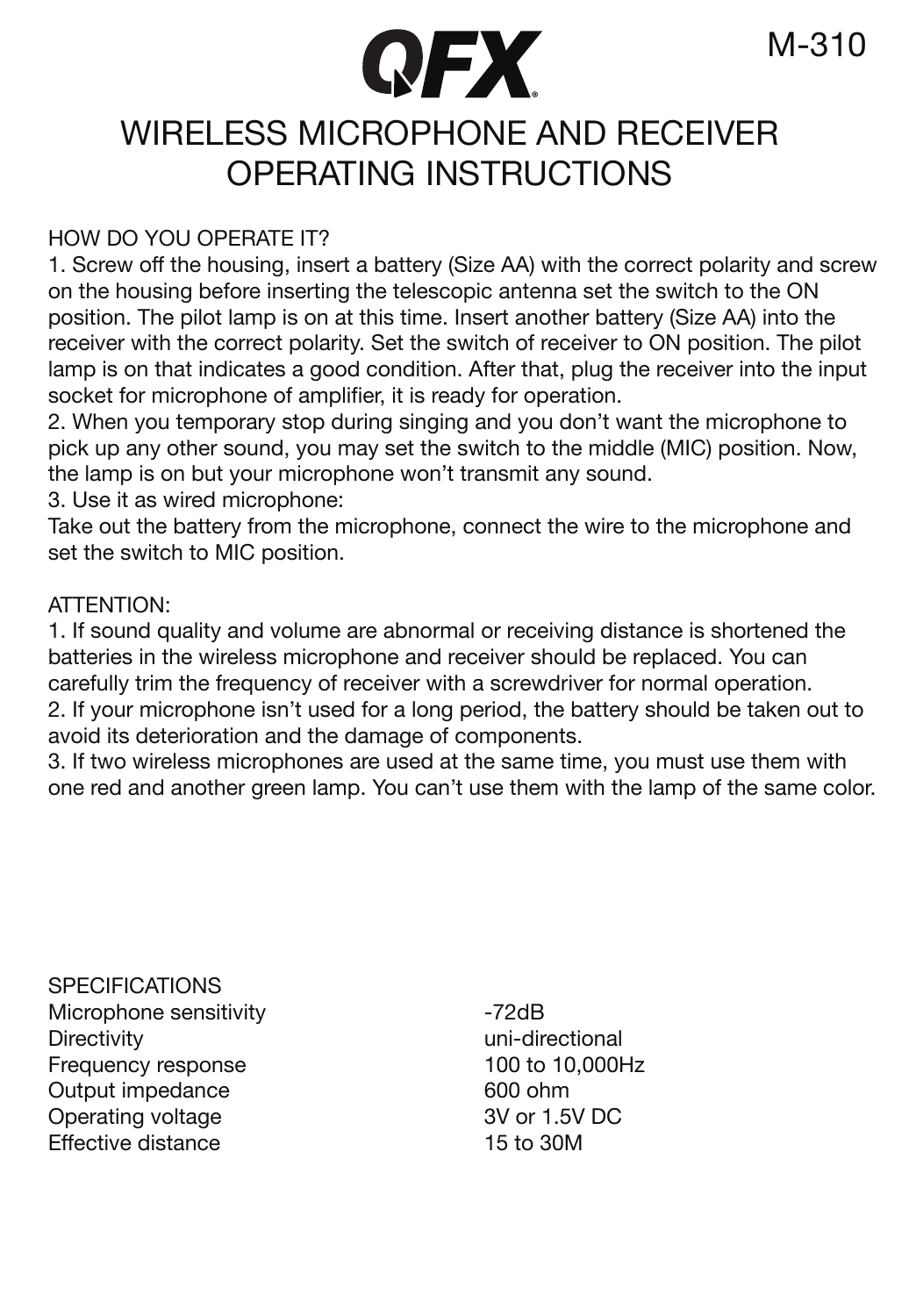# **QFX**

## INSTRUCCIONES DE FUNCIONAMIENTO DEL MICRÓFONO INALÁMBRICO Y DEL RECEPTOR

#### ¿CÓMO LO OPERAS?

1. Desatornille la carcasa, inserte una batería (tamaño AA) con la polaridad correcta y atornille la carcasa antes de insertar la antena telescópica coloque el interruptor en la posición ON. La lámpara piloto está encendida en este momento. Inserte otra batería (tamaño AA) en el receptor con la polaridad correcta. Coloque el interruptor del receptor en la posición ON. La lámpara piloto está encendida que indica un buen estado. Después de eso, conecte el receptor a la toma de entrada para el micrófono del amplificador, está listo para funcionar.

2. Cuando se detiene temporalmente durante el canto y no desea que el micrófono capte ningún otro sonido, puede colocar el interruptor en la posición central (MIC). Ahora, la lámpara está encendida pero su micrófono no transmitirá ningún sonido. 3. Úselo como micrófono con cable:

Saque la batería del micrófono, conecte el cable al micrófono y coloque el interruptor en la posición MIC.

#### ATENCIÓN:

1. Si la calidad del sonido y el volumen son anormales o la distancia de recepción se acorta, las baterías del micrófono inalámbrico y el receptor deben reemplazarse. Puede recortar cuidadosamente la frecuencia del receptor con un destornillador para un funcionamiento normal.

2. Si su micrófono no se usa por un período prolongado, la batería debe retirarse para evitar su deterioro y el daño de los componentes.

3. Si se usan dos micrófonos inalámbricos al mismo tiempo, debe usarlos con una lámpara roja y otra verde. No puedes usarlos con la lámpara del mismo color.

**ESPECIFICACIONES** Sensibilidad de micrófono <sup>-72</sup>dB<br>Directividad Respuesta de frecuencia de Impedancia de salida 600 ohmios Voltaje de operación 3V o 1.5V DC Distancia efectiva

unidireccional<br>100 a 10.000Hz